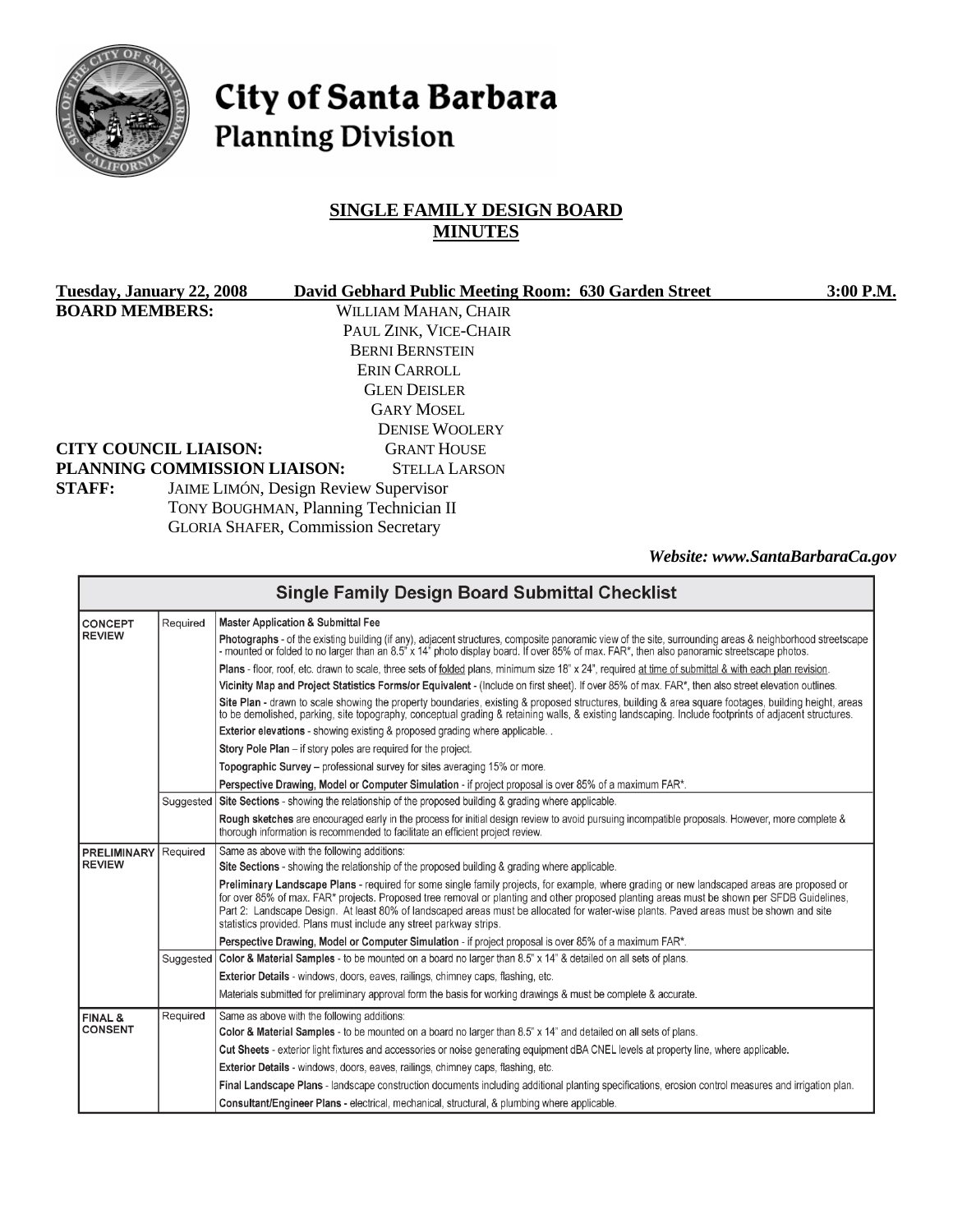#### **GENERAL BUSINESS:**

- A. The meeting was called to order at 3:02 p.m. by Chair Mahan.
- B. Roll call:

| Members present: | Bernstein, Carroll, Deisler, Mahan, Mosel, Woolery (arrived at 3:05), Zink. |
|------------------|-----------------------------------------------------------------------------|
| Members absent:  | None.                                                                       |
| Staff present:   | Boughman, Limon (3:45 to 4:41), Shafer.                                     |

C. Public Comment:

No public comment.

- D. Approval of the minutes of the Single Family Design Board meeting of December 10 and December 18, 2007; and January 07, 2008.
	- Motion: Approval of the minutes of the Architectural Board of Review meeting of December 10, 2007, as amended.

| Action: | Zink/Carroll, 5/0/1. Motion carried. (Mosel abstained. Woolery absent.) |  |  |  |
|---------|-------------------------------------------------------------------------|--|--|--|
|---------|-------------------------------------------------------------------------|--|--|--|

- Motion: Approval of the minutes of the Architectural Board of Review meeting of Tuesday, December 18, 2007, as amended. Action: Zink/Deisler, 4/0/2. Motion carried. (Mahan abstained on Item 1. Mosel abstained.
- Woolery absent)
- Motion: Approval of the minutes of the Architectural Board of Review meeting of January 7, 2008, as amended. Action: Zink/Deisler, 7/0/0. Motion carried. (Mahan abstained on items 5 through 9).
- E. Consent Calendar.

| Motion: | Ratify the Consent Calendar of January 14, 2008. The Consent Calendar was reviewed by<br>Glen Deisler |
|---------|-------------------------------------------------------------------------------------------------------|
| Action: | Deisler/Woolery, 7/0/0. Motion carried.                                                               |
| Motion: | Ratify the Consent Calendar of January 22, 2008. The Consent Calendar was reviewed by<br>Glen Deisler |
| Action: | Mosel/Deisler, 7/0/0. Motion carried.                                                                 |

F. Announcements, requests by applicants for continuances and withdrawals, future agenda items, and appeals.

Mr. Boughman reported that Item 2, 492 La Cumbre Road, is postponed to February 4 at the applicant's request.

G. Subcommittee Reports.

Window Fenestrations: Member Mosel provided a PowerPoint presentation showing examples of good and poor window installations found throughout his neighborhood. Chair Mahan requested that slides be printed and added to the SFDB photo album.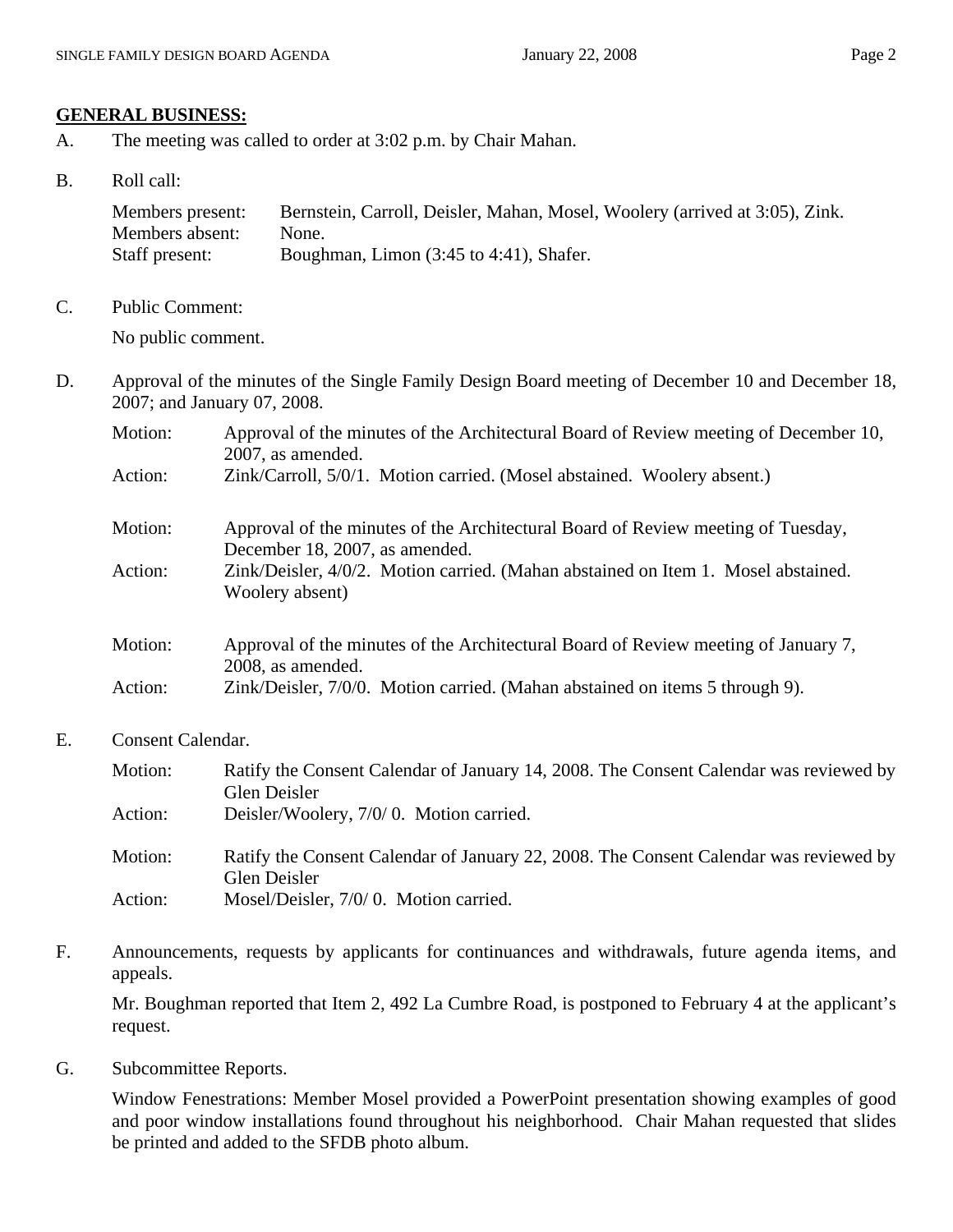H. Possible Ordinance Violations.

415 West De La Guerra, window installation does not match details on ABR approved plans.

# **SFDB-CONCEPT REVIEW (CONT.)**

### **1. 2929 SERENA RD E-3/SD-2 Zone**

 Assessor's Parcel Number: 051-201-010 Application Number: MST2007-00595 Owner: Daniel Alan Ii Boswell Architect: Chris Belanger

(Proposal for a 512 square foot second-story addition and a 55 square foot first-floor addition, and interior remodeling. The existing 1,954 square foot two-story single-family residence including 374 square foot attached two-car garage is located on a 6,000 square foot lot. The proposed total 2,520 square feet is 93% of the maximum Floor-to-Lot-Area ratio (FAR). Staff Hearing officer approval of a modification of the solar access ordinance is requested.)

## **(SECOND CONCEPT REVIEW.)**

# **(COMMENTS ONLY; PROJECT REQUIRES ENVIRONMENTAL ASSESSMENT AND STAFF HEARING OFFICER APPROVAL OF A MODIFICATION.)**

(3:23)

Present: Chris Belanger, Architect.

Public comment opened at 3:29 p.m. A letter from Paula Westbury was read into the record. Public comment closed at 3:30 p.m.

**Motion: Continued to the Staff Hearing Officer and return to the Full Board with the following comments:** A majority of the Board can not support the size, bulk, and scale. Study reducing the floor area. Action: Mosel/Woolery, 5/1/1. Motion carried. (Zink opposed, can not support solar access

modification. Mosel abstained.)

## **SFDB-CONCEPT REVIEW (CONT.)**

### **2. 492 LA CUMBRE RD E-3/SD-2 Zone**

 Assessor's Parcel Number: 057-170-057 Application Number: MST2007-00563 Owner: Robert Hart Architect: Pete Ehlen

(Proposal for new two-story 2,611 square foot single-family residence including attached 487 square foot two-car garage. The project is located on a 7,501 net square foot vacant lot. The 2,611 square foot proposed total is 85% of the maximum Floor-to-Lot-Area ratio (FAR).)

**(SECOND CONCEPT REVIEW. ACTION MAY BE TAKEN IF SUFFICIENT INFORMATION IS PROVIDED.)**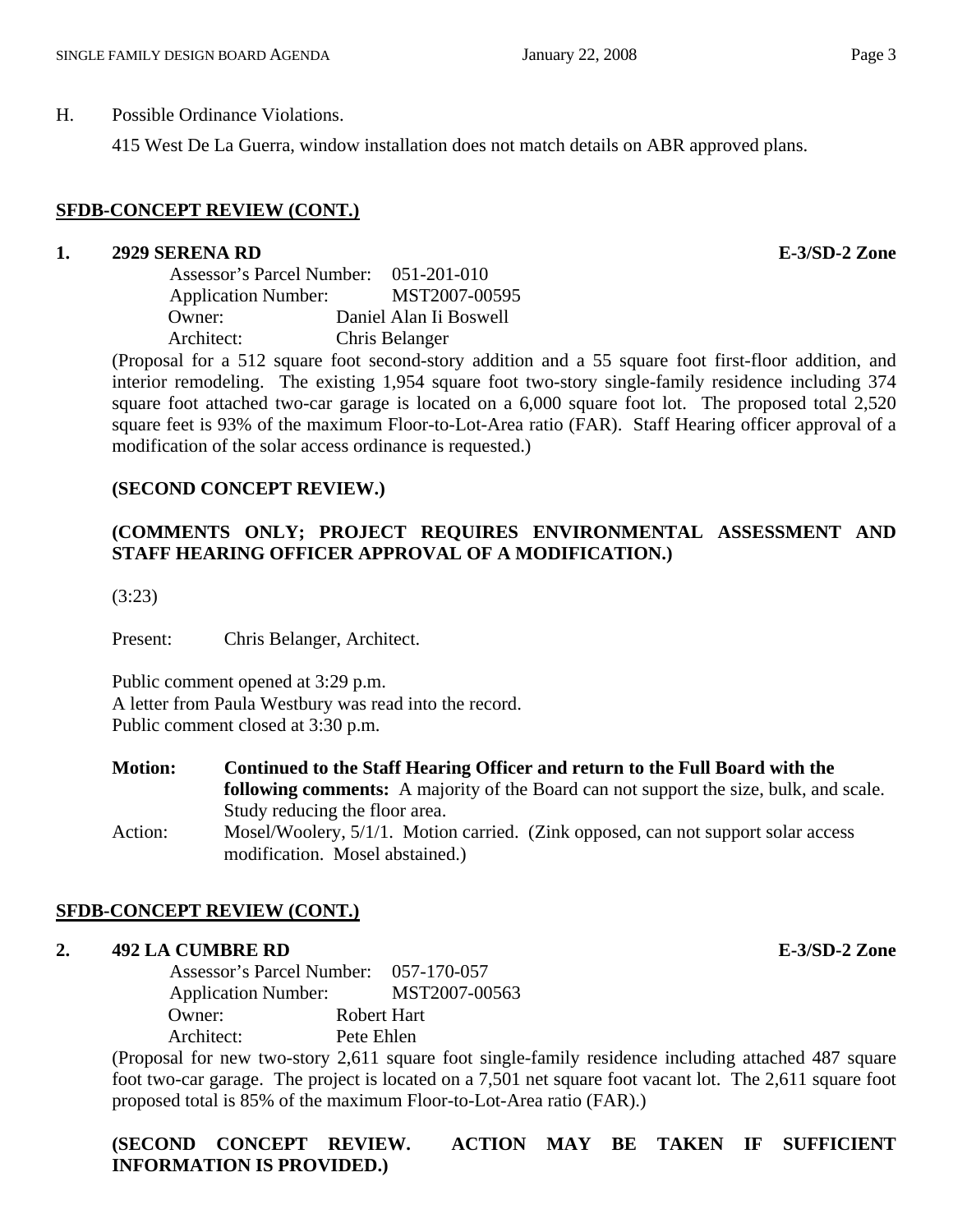(3:45)

Postponed to February 4, 2008 at the applicant's request.

#### **CONCEPT REVIEW - NEW ITEM**

### **3. 1478 LOU DILLON LN A-2 Zone**

| Assessor's Parcel Number:                                                                                                                                                                                                                                                               | 015-202-042      |
|-----------------------------------------------------------------------------------------------------------------------------------------------------------------------------------------------------------------------------------------------------------------------------------------|------------------|
| <b>Application Number:</b>                                                                                                                                                                                                                                                              | MST2007-00644    |
| Owner:                                                                                                                                                                                                                                                                                  | Arturo Gonzalez  |
| Architect:                                                                                                                                                                                                                                                                              | AB Design Studio |
| $\sqrt{D}$ and $\sqrt{D}$ and $\sqrt{D}$ and $\sqrt{D}$ and $\sqrt{D}$ and $\sqrt{D}$ and $\sqrt{D}$ and $\sqrt{D}$ and $\sqrt{D}$ and $\sqrt{D}$ and $\sqrt{D}$ and $\sqrt{D}$ and $\sqrt{D}$ and $\sqrt{D}$ and $\sqrt{D}$ and $\sqrt{D}$ and $\sqrt{D}$ and $\sqrt{D}$ and $\sqrt{D$ |                  |

(Proposal to construct a new two-story structure consisting of a 4,196 square foot two-story residence above and a partial basement level below consisting of a 620 square foot garage with utility room, laundry room, and workshop. Also proposed is 1,597 square feet of uncovered patio area and 416 square feet of covered patio area. Grading will include 20 cubic yards of excavation outside of the main building footprint and 400 cubic yards within the building footprint. The parcel is located on a vacant, 72,397 square foot lot in the Hillside Design District and the proposed total square footage is 90% of the maximum guideline Floor-to-Lot-Area ratio (FAR).)

#### **(COMMENTS ONLY; PROJECT REQUIRES ENVIRONMENTAL ASSESSMENT.)**

(3:46)

Present: Clay Aurell, Architect; Arturo Gonzalez, Owner.

Mr. Aurell submitted corrected FAR calculations, which staff verified as accurate.

Mr. Limon reported that at one time a house was scheduled to be built on the vacant site, thus the concept of a shared driveway. Staff has determined that a front yard setback is not required.

#### **\*\*\* THE BOARD RECESSED FROM 3:55 UNTIL 4:07 P.M. \*\*\***

Public comment opened at 4:13 p.m.

- A letter submitted by Paula Westbury was read into the record.
- Kate Packer: possibility of slippage of the hill.
- John Manning: site should be trenched to determine exact fault location.

Public comment closed at 4:17 p.m.

#### **Motion: Continued indefinitely to the Full Board with the following comments:**

- 1) Provide update letters for the soils and geologist reports to verify location of faults and show that conditions have not changed.
- 2) Provide a slope stability study.
- 3) Provide accurate cut and fill grading quantities and calculations of export grading.
- 4) Redesign the rear elevation in relationship to grades, consider adding a retaining wall or raise the home.
- 5) Provide an elevation from the street level showing front slope.
- 6) Study the finished floor height and driveway slope.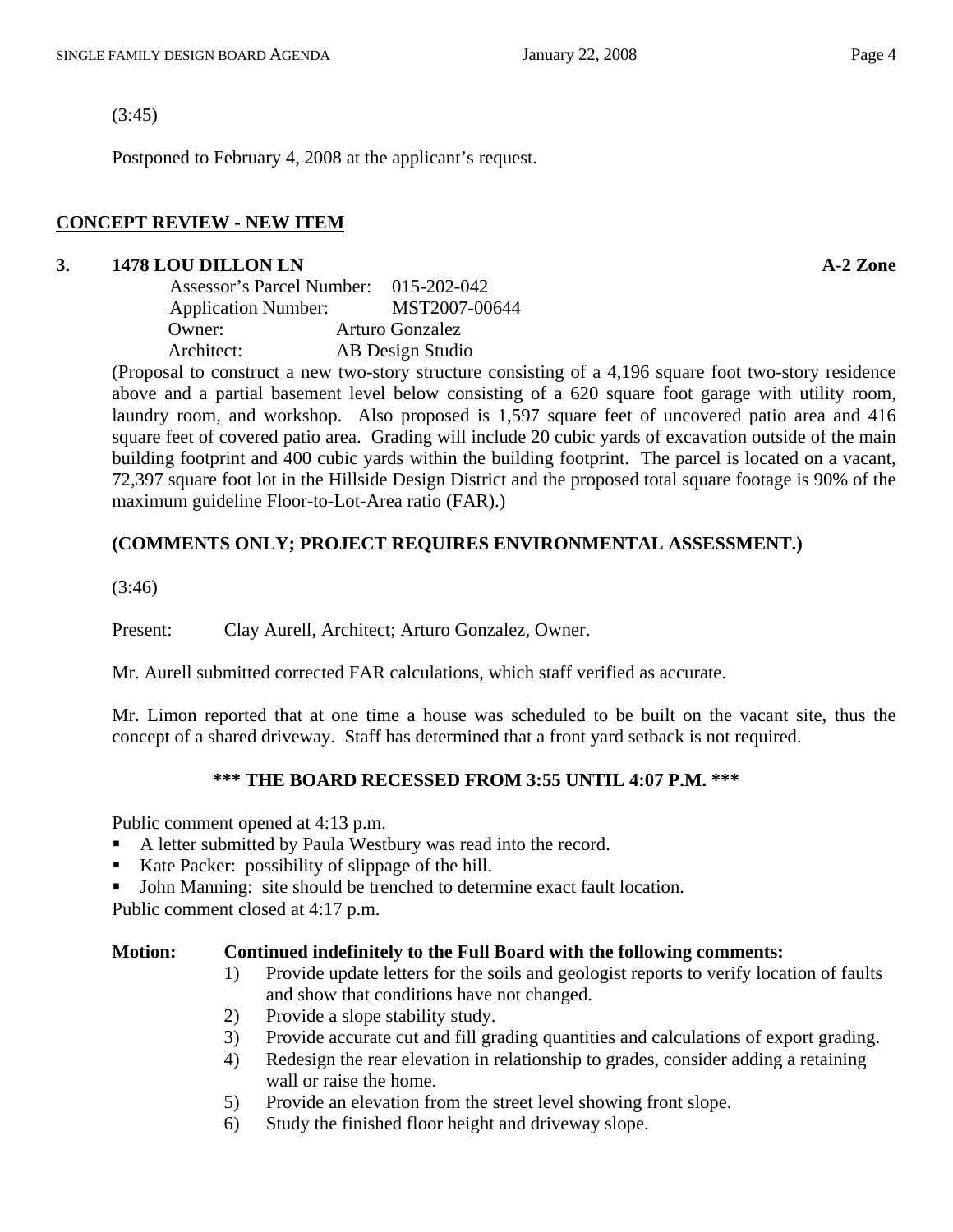7) Provide a detailed grading plan showing existing oak trees, drip lines, and proposed grading and construction in vicinity of the oak trees.

Action: Zink/Mosel, 7/0/0. Motion carried.

#### **\*\*\* THE BOARD RECESSED FROM 4:40 UNTIL 4:41 P.M. \*\*\***

### **CONCEPT REVIEW - NEW ITEM: PUBLIC HEARING**

#### **4. 306 EL MONTE DR E-3/SD-3 Zone**

| Assessor's Parcel Number:  | 045-025-007                    |
|----------------------------|--------------------------------|
| <b>Application Number:</b> | MST2007-00643                  |
| Owner:                     | Denise M. Klassen              |
| Architect:                 | Kent Mixon                     |
| Contractor:                | <b>Lynn Morris Contracting</b> |

(Proposal to construct a 506 square foot second story addition. The existing 1,949 square foot single family residence including 404 square foot garage is located on a 6,964 net square foot lot. Also proposed is a partial remodel to the first floor and replacement of an existing asphalt driveway with new surfacing. The total proposed square footage of 2,455 square feet is 83% of the maximum Floor-to-Lot-Area ratio (FAR).)

### **(COMMENTS ONLY; PROJECT REQUIRES ENVIRONMENTAL ASSESSMENT.)**

(4:41)

Present: Kent Mixon, Architect; Denise Klassen, Owner.

Mr. Boughman reported that the MEA has not yet been conducted. FAR is 83% of the maximum.

Public comment opened at 4:51 p.m.

- Chuck Slosser, neighbor: not opposed to project, suggested story pole installation.
- A letter from Paula Westbury was read into the record.
- **Carrie Eckhert, neighbor: concerned about potential loss of views, requested story poles.**

Public comment closed at 4:56 p.m.

Straw vote: Is the balcony small enough? 4/0.

### **Motion: Continued indefinitely to the Full Board with the following comments:**

- 1) Draw the roof per the existing condition; eliminate the 1960's gables and details.
- 2) Reduce the floor-to-floor dimension.
- 3) Provide more information about the exterior finish with color perspective renderings showing the front and back.
- 4) Show the rear railing to be a 42-inch minimum height.
- 5) Provide additional details, including awnings or a trellis.
- 6) Show a 300 square foot area for future solar panel installation.
- 7) Show permeable paving at the driveway surface joints.
- 8) Study adding screening plants near the second-floor deck.

Action: **Zink/Bernstein, 7/0/0.** Motion carried.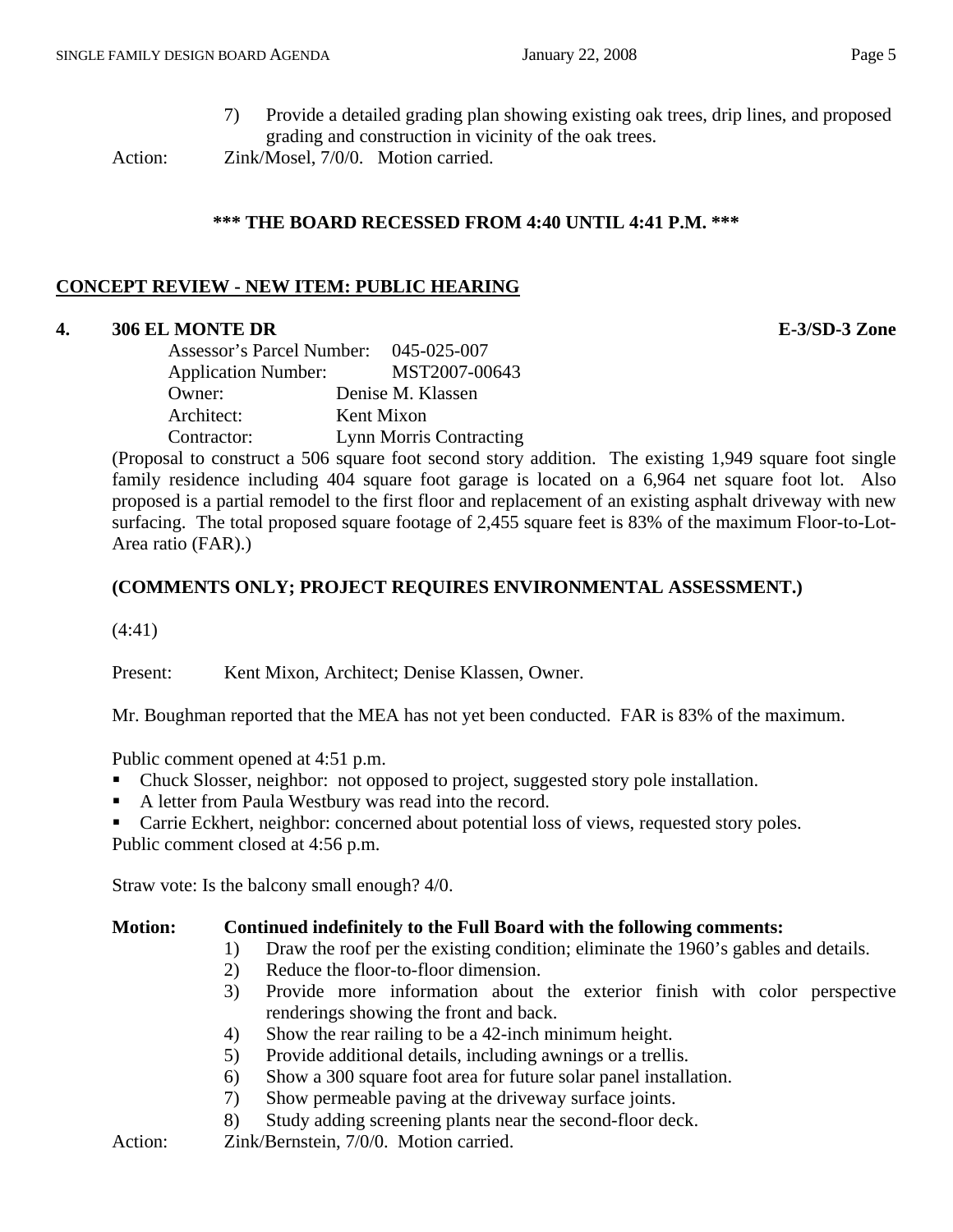# **SFDB-CONCEPT REVIEW (CONT.)**

# **5. 1837 EL CAMINO DE LA LUZ E-3/SD-3 Zone**

 Assessor's Parcel Number: 045-100-064 Application Number: MST2007-00241 Owner: Bruce F. Peterson Revocable Living Trust Architect: Jon Kauffan

(Proposal for a 935 square foot two-story addition to an existing 2,773 square foot three-story singlefamily residence on a 18,488 net square foot lot in the appealable jurisdiction of the Coastal Zone. The proposed total 3,708 square feet is 84% of the maximum guideline Floor-to-Lot-Area ratio (FAR). Planning Commission approval of a coastal development permit is requested required.)

# **(THIRD CONCEPT REVIEW, FIRST REVIEW WAS AT ABR.)**

# **(COMMENTS ONLY; PROJECT REQUIRES ENVIRONMENTAL ASSESSMENT AND PLANNING COMMISSION APPROVAL OF A COASTAL DEVELOPMENT PERMIT.)**

(5:23)

Present: Jon Kauffman, Architect

Public comment opened at 5:27 p.m.

A letter from Paula Westbury was read into the record. Public comment closed at 5:27 p.m.

### **Motion: Continued to the Planning Commission and return to Full Board with the following comments:**

- 1) The Board finds that the design is going in right direction.
- 2) Open the living room transom; eliminate the beam and add casement windows to the sides.
- 3) Study adding a deck and balcony facing west off the living room where the wall is stepped back.
- 4) Move the entry posts away from building 6 to 12 inches; provide landscaping on either side.
- 5) Coordinate windows sizes shown on the plans and elevations.
- 6) Provide a 300 square foot roof top area without penetrations for future solar panel installation.
- 7) The Board finds that the proposed roof will not significantly impact the view of the ocean from the park and will provide a more aesthetically pleasing home.

Action: Zink/Carroll, 7/0/0. Motion carried.

## **I. The Full Board meeting adjourned at 5:40 p.m.**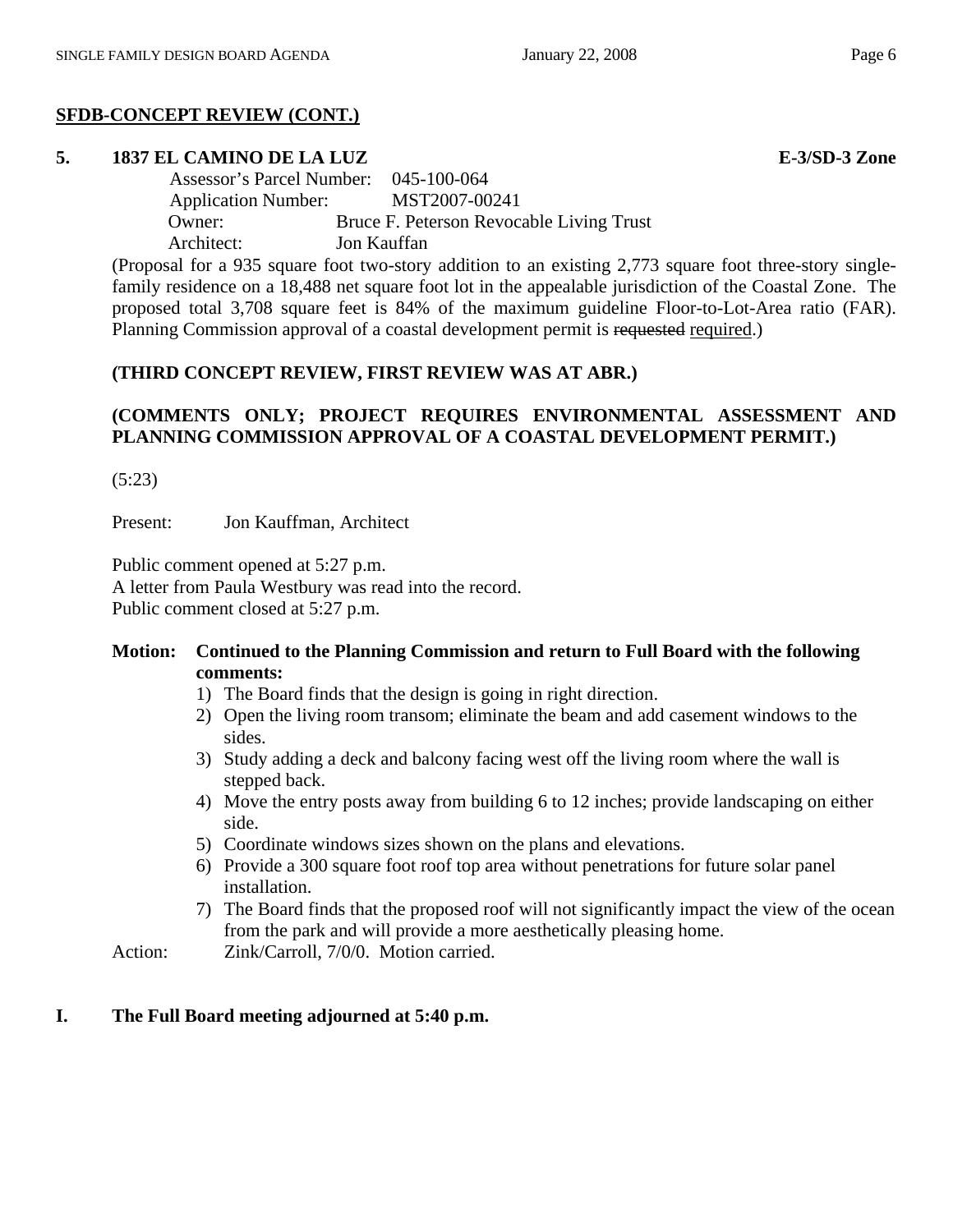# **CONSENT CALENDAR (11:00)**

## **FINAL REVIEW**

# A. 343 E MISSION ST **E-1** Zone

| Assessor's Parcel Number:                                                                                                                                                                                                                                                                                                                                                                                                                                                                  |        |             | 025-331-010                       |
|--------------------------------------------------------------------------------------------------------------------------------------------------------------------------------------------------------------------------------------------------------------------------------------------------------------------------------------------------------------------------------------------------------------------------------------------------------------------------------------------|--------|-------------|-----------------------------------|
| <b>Application Number:</b>                                                                                                                                                                                                                                                                                                                                                                                                                                                                 |        |             | MST2007-00547                     |
| Owner:                                                                                                                                                                                                                                                                                                                                                                                                                                                                                     |        | Eva Barberi |                                   |
| Architect:                                                                                                                                                                                                                                                                                                                                                                                                                                                                                 |        |             | Michelle McToldridge              |
| $\blacksquare$ $\blacksquare$ $\blacksquare$ $\blacksquare$ $\blacksquare$ $\blacksquare$ $\blacksquare$ $\blacksquare$ $\blacksquare$ $\blacksquare$ $\blacksquare$ $\blacksquare$ $\blacksquare$ $\blacksquare$ $\blacksquare$ $\blacksquare$ $\blacksquare$ $\blacksquare$ $\blacksquare$ $\blacksquare$ $\blacksquare$ $\blacksquare$ $\blacksquare$ $\blacksquare$ $\blacksquare$ $\blacksquare$ $\blacksquare$ $\blacksquare$ $\blacksquare$ $\blacksquare$ $\blacksquare$ $\blacks$ | 1.11.1 |             | $\mathcal{C}$ are $\mathcal{C}$ . |

(Proposal for the addition of a 456 square foot second floor to an existing 998 square foot one-story single-family residence on a 5,020 square foot lot in the Mission Area Special Design District. There is an existing 244 square foot one-car garage to remain unaltered. The proposed total of 1,698 square feet is 69% of the maximum Floor-to-Lot-Area ratio (FAR).)

Final Approval as submitted.

# **FINAL REVIEW**

# **B.** 1121 OUINIENTOS ST R-2 Zone

| Assessor's Parcel Number: 017-141-012 |                                 |
|---------------------------------------|---------------------------------|
| <b>Application Number:</b>            | MST2006-00277                   |
| Owner:                                | Ben Robles 2000 Revocable Trust |
| Owner:                                | Ben Robles                      |
| Architect:                            | <b>Brian Nelson</b>             |

(Proposal to construct a 3,458 square foot two-story residence and an attached 500 square foot two-car garage on a 11,275 square foot lot. The proposal includes demolition of the existing 951 square foot single-family residence, detached 551 square foot two-car garage, and existing 117 square foot accessory structure. The proposed total square footage of 3,458 is 88% of the maximum guideline Floor-to-Lot-Area ratio (FAR).)

Postponed to January 28, 2008.

# **NEW ITEM**

## **C.** 1744 PROSPECT AVE **R-2** Zone

| Assessor's Parcel Number:  |            | 027-141-028     |
|----------------------------|------------|-----------------|
| <b>Application Number:</b> |            | MST2007-00653   |
| Owner:                     |            | Christi L. Soto |
| Architect:                 | Amy Taylor |                 |

(Proposal to construct a 105 square foot first floor addition and new exterior stairway to an existing onestory single-family residence with attached non-conforming two-car garage on the 4,042 square foot lot in the Hillside Design District. The project would result in a total of 1,777 square feet which is 81% of the maximum Floor-to-Lot-Area ratio (FAR). Staff Hearing officer approval of modifications for reduction of open yard and interior yard encroachments are requested.)

# **(PUBLIC HEARING. COMMENTS ONLY; PROJECT REQUIRES ENVIRONMENTAL ASSESSMENT AND STAFF HEARING OFFICER APPROVAL OF MODIFICATIONS.)**